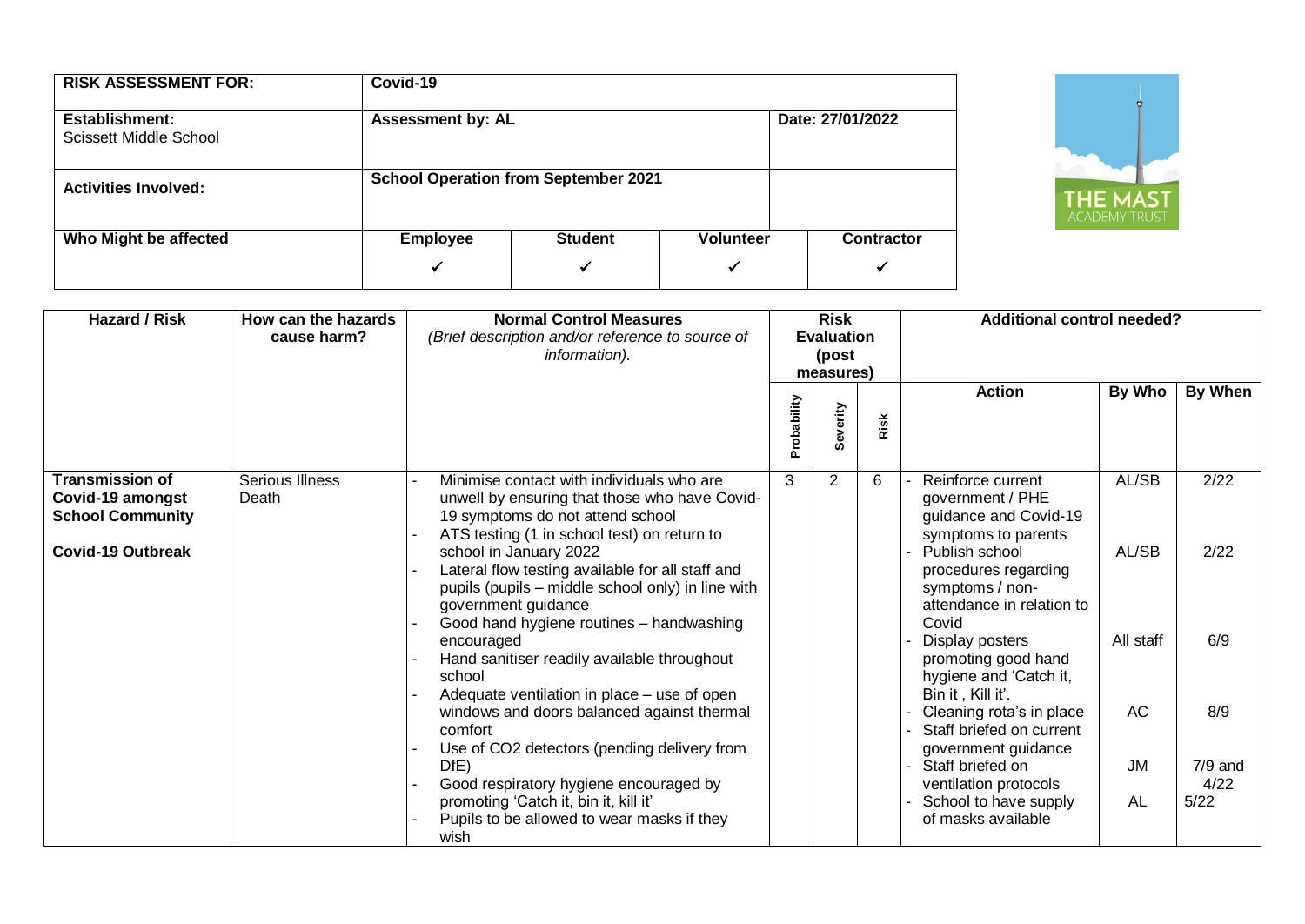| <b>Hazard / Risk</b>                                                                                                           | How can the hazards<br>cause harm? | <b>Normal Control Measures</b><br>(Brief description and/or reference to source of<br>information).                                                                                                                                                                                                                                                         | <b>Risk</b><br><b>Evaluation</b><br>(post<br>measures) |          |      | <b>Additional control needed?</b>                                                                                                                                      |                              |                    |
|--------------------------------------------------------------------------------------------------------------------------------|------------------------------------|-------------------------------------------------------------------------------------------------------------------------------------------------------------------------------------------------------------------------------------------------------------------------------------------------------------------------------------------------------------|--------------------------------------------------------|----------|------|------------------------------------------------------------------------------------------------------------------------------------------------------------------------|------------------------------|--------------------|
|                                                                                                                                |                                    |                                                                                                                                                                                                                                                                                                                                                             | Probability                                            | Severity | Risk | <b>Action</b>                                                                                                                                                          | By Who                       | By When            |
| <b>Transmission of</b><br>Covid-19 amongst<br><b>School Community</b><br><b>Covid-19 Outbreak</b><br>(cont)                    |                                    | Adequate cleaning schedules in place,<br>particularly in high traffic areas eg toilets<br>PPE available for use when a pupil becomes<br>ill in school<br>Systems in place to deal with pupils who<br>become ill during the school day<br>Outbreak Management Plan in place to deal<br>with escalating numbers of cases or respond<br>to community increases |                                                        |          |      | PPE stock check to be<br>carried out<br>Covid Isolation<br>protocols to be<br>published to parents<br>and staff<br>Outbreak Management<br>Plan reviewed and<br>updated | <b>FT</b><br><b>AL</b><br>AL | 8/9<br>6/9<br>30/8 |
| Increased risk of<br>serious illness for staff<br>and pupils who are<br><b>Clinically Extremely</b><br><b>Vulnerable (CEV)</b> | Serious Illness<br>Death           | Shielding is currently paused<br>Schools aware of staff and pupils previously<br>identified as CEV<br>CEV staff and pupils managed in line with<br>current government guidance<br>CEV managed as part of Outbreak<br>Management Plan                                                                                                                        | 2                                                      | 3        | 6    | Outbreak Management<br>Plan reviewed and<br>updated<br>List of all staff and<br>pupils who are classed<br>as CEV as part of<br>Outbreak Management<br>Plan             | <b>AL</b>                    | 6/9                |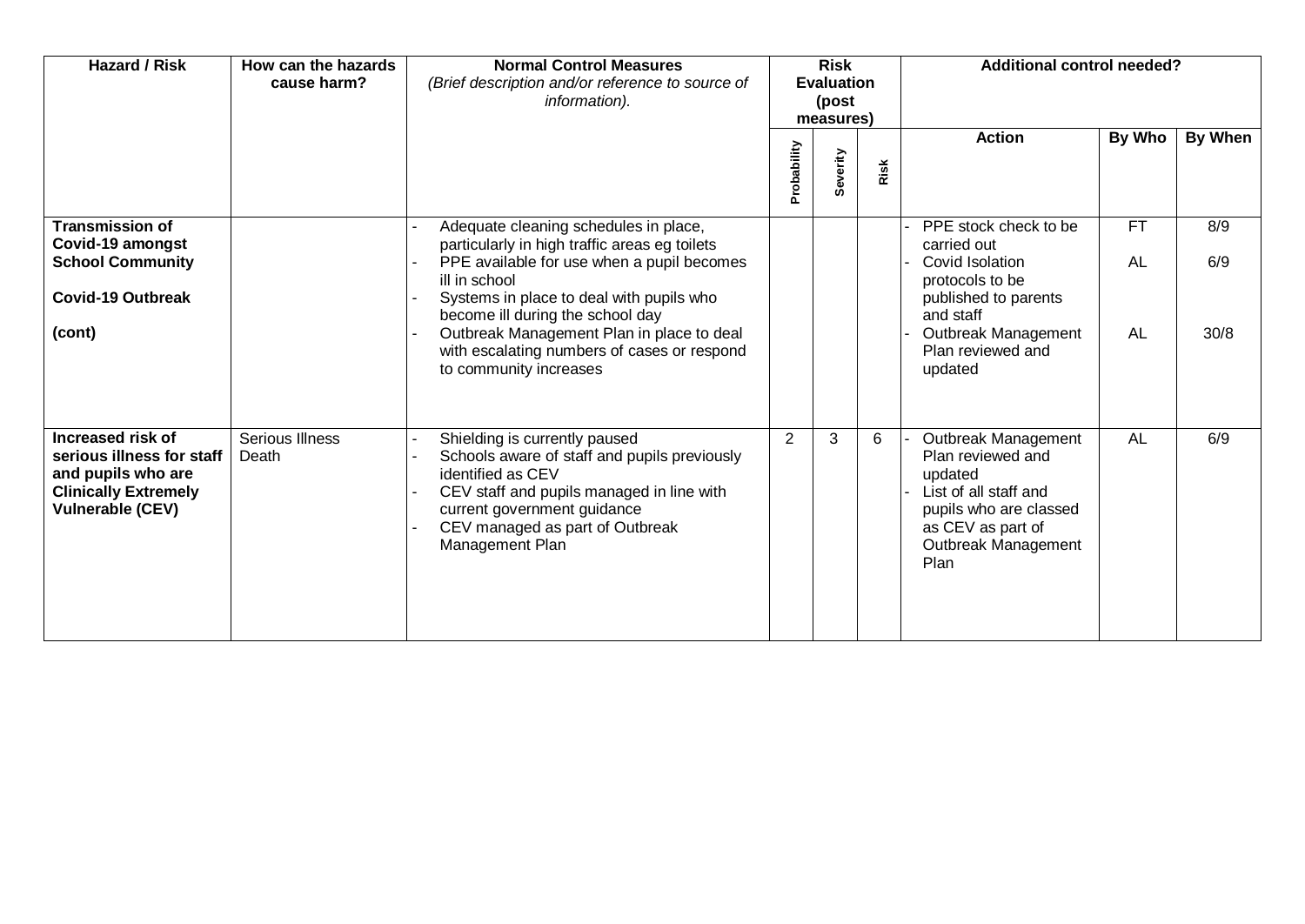| <b>Hazard / Risk</b>                                            | How can the hazards<br>cause harm?                                           | <b>Normal Control Measures</b><br>(Brief description and/or reference to source of<br>information).                                                                                                                                                                                              | <b>Risk</b><br><b>Evaluation</b><br>(post<br>measures) |              |      | <b>Additional control needed?</b>                                                                                                                                                                  |        |         |
|-----------------------------------------------------------------|------------------------------------------------------------------------------|--------------------------------------------------------------------------------------------------------------------------------------------------------------------------------------------------------------------------------------------------------------------------------------------------|--------------------------------------------------------|--------------|------|----------------------------------------------------------------------------------------------------------------------------------------------------------------------------------------------------|--------|---------|
|                                                                 |                                                                              |                                                                                                                                                                                                                                                                                                  | Probability                                            | verity<br>ശ് | Risk | <b>Action</b>                                                                                                                                                                                      | By Who | By When |
| Poor attendance                                                 | Detrimental to pupil<br>learning<br>Impact on mental<br>health and wellbeing | Clear and consistent expectations are<br>communicated to families regarding<br>attendance<br>Requirement of isolation for close contacts<br>has been removed for those under 18years<br>and 6 months and adults who have had 2/3<br>vaccination doses.<br>Attendance data is monitored regularly | $\overline{2}$                                         | 2            | 4    | Reiterate attendance<br>policy to parents<br>Identify pupils who have<br>historic attendance<br>issues and monitor<br>Work with other<br>professionals as<br>appropriate to support<br>attendance. | RP/JH  | 10/9    |
| <b>Increased risk of</b><br>transmission on<br>school transport | Increase in cases<br>Local outbreaks<br>Serious Illness<br>Death             | Current government guidance communicated<br>to parents regarding wearing masks on public<br>transport if and when there are changes<br>Encourage other forms of transport where<br>possible eg walking, cycling                                                                                  | 3                                                      | 2            | 6    | Ensure latest guidance<br>is disseminated to<br>parents                                                                                                                                            | AL     | 6/9     |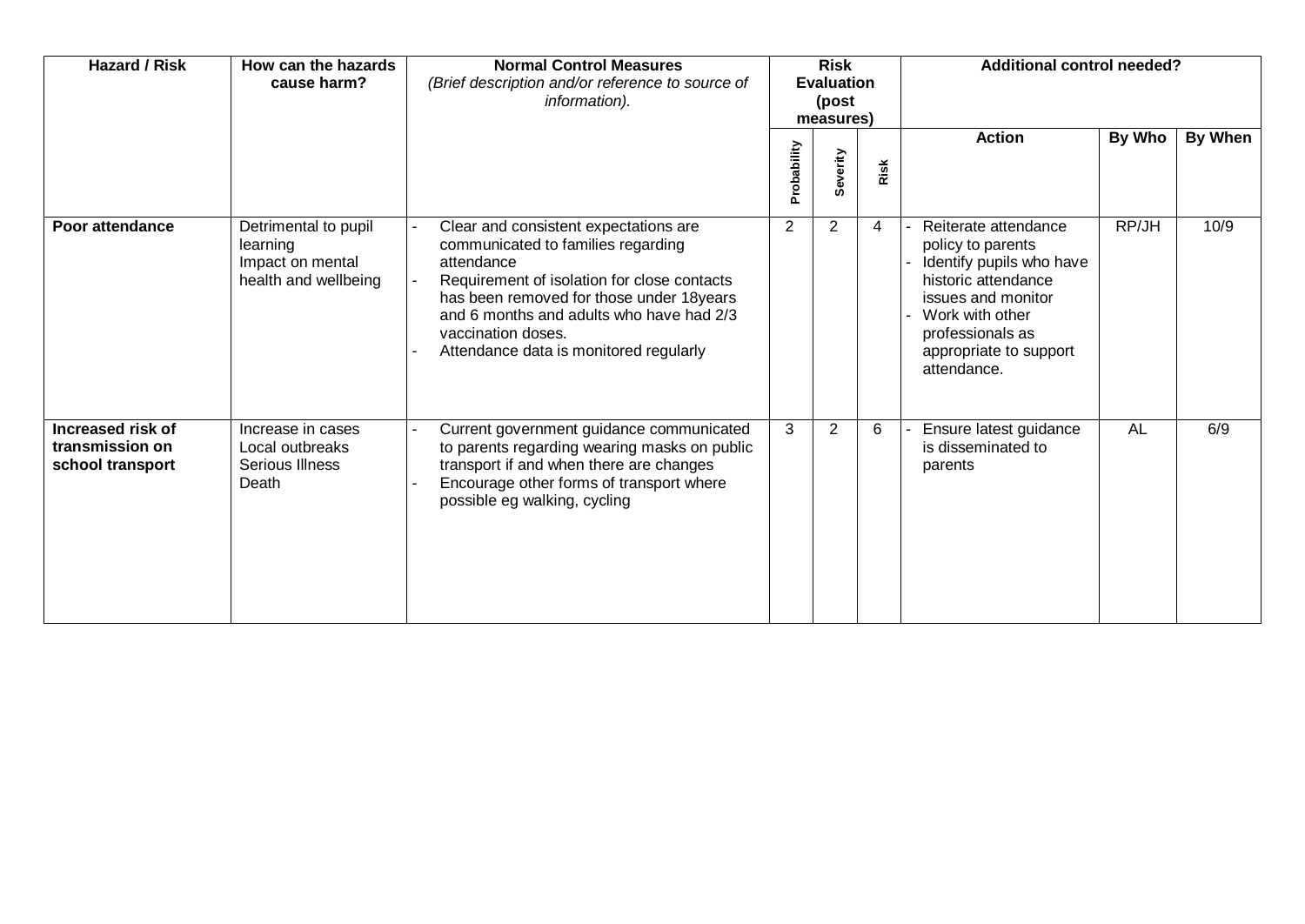| <b>Hazard / Risk</b> | How can the hazards<br>cause harm?                                                                  | <b>Normal Control Measures</b><br>(Brief description and/or reference to source of<br>information).                                                                                                    |             | <b>Risk</b><br><b>Evaluation</b><br>(post<br>measures) |      | <b>Additional control needed?</b>                                                                           |               |                |
|----------------------|-----------------------------------------------------------------------------------------------------|--------------------------------------------------------------------------------------------------------------------------------------------------------------------------------------------------------|-------------|--------------------------------------------------------|------|-------------------------------------------------------------------------------------------------------------|---------------|----------------|
|                      |                                                                                                     |                                                                                                                                                                                                        | Probability | Severity                                               | Risk | <b>Action</b>                                                                                               | <b>By Who</b> | <b>By When</b> |
| <b>Outbreak</b>      | Increase in positive<br>cases causing illness,<br>serious illness or<br>death.<br>Increased absence | Outbreak management plan in place to<br>respond to changing operational requirements<br>during an outbreak<br>Liaise with Local Authority and Local Public<br>Health Department to manage rising cases | 2           | 2                                                      | 4    | - All preparatory<br>elements of the<br>Outbreak Management<br>plan are in place and<br>documented on Teams | <b>AL</b>     | 30/8           |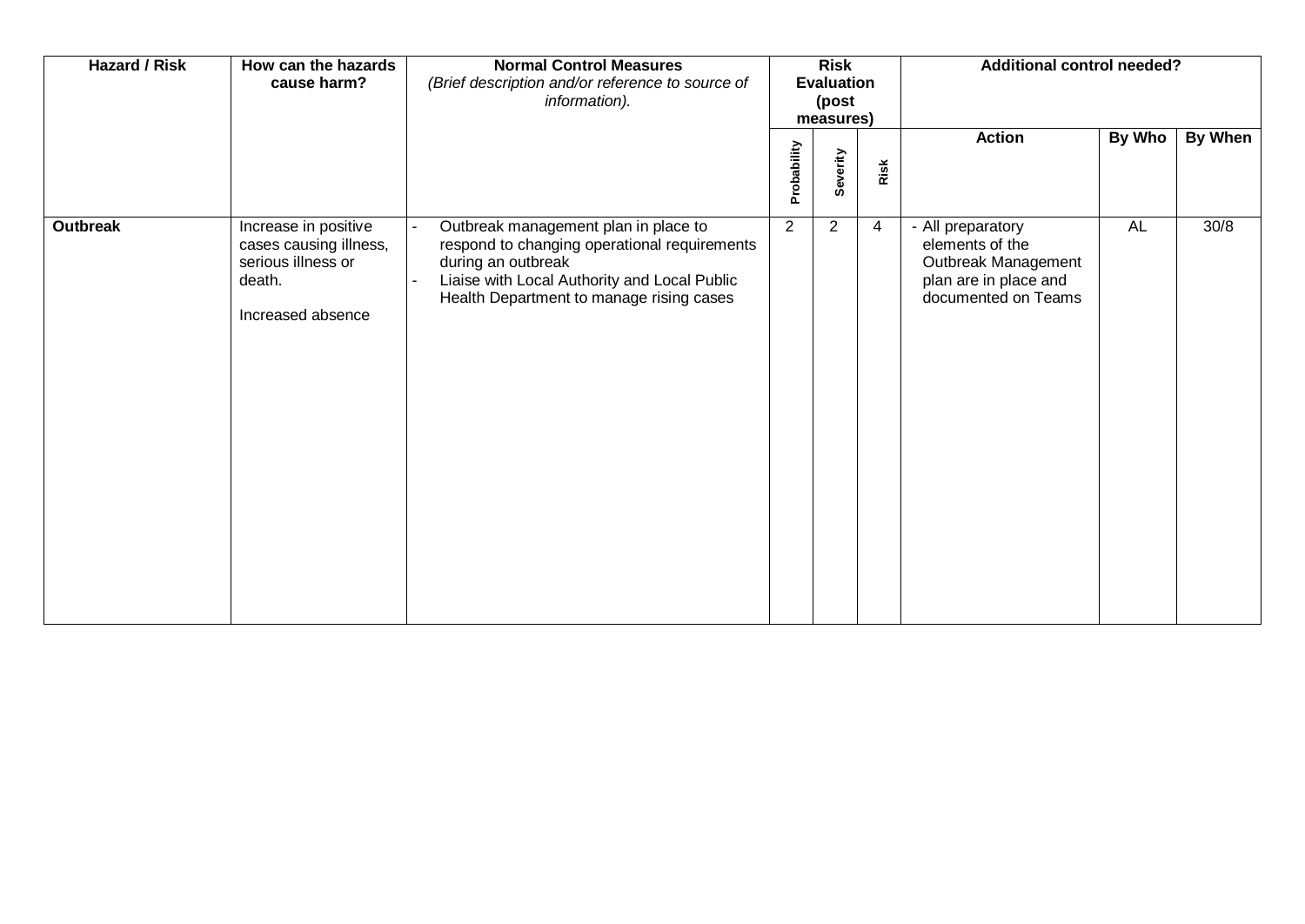|                                                                                    | <b>Control Improvements</b>                                                                                                                      |                |                    |                |  |  |  |  |  |
|------------------------------------------------------------------------------------|--------------------------------------------------------------------------------------------------------------------------------------------------|----------------|--------------------|----------------|--|--|--|--|--|
| Action No                                                                          | Recommended additional control measures                                                                                                          | Responsibility | <b>Target Date</b> | Date Completed |  |  |  |  |  |
| <b>Transmission</b><br>of Covid-19<br>amongst<br><b>School</b><br><b>Community</b> | All staff ensure they have a charged walkie talkies at all times so pupils can be removed from<br>classroom and isolated as quickly as possible. | All staff      | 8/9/21             | 8/9/21         |  |  |  |  |  |
| <b>Transmission</b><br>of Covid-19<br>amongst<br><b>School</b><br><b>Community</b> | All pupils, staff and visitors to wear face masks on and entry and exit of school and in all internal<br>areas of the school                     | All            | 4/1/22             | 4/1/22         |  |  |  |  |  |
| <b>Transmission</b><br>of Covid-19<br>amongst<br><b>School</b><br><b>Community</b> | Removed the wearing of masks in school for staff, pupils and visitors.                                                                           | All            | 27/1/22            | 27/1/22        |  |  |  |  |  |
|                                                                                    |                                                                                                                                                  |                |                    |                |  |  |  |  |  |

**Additional Notes**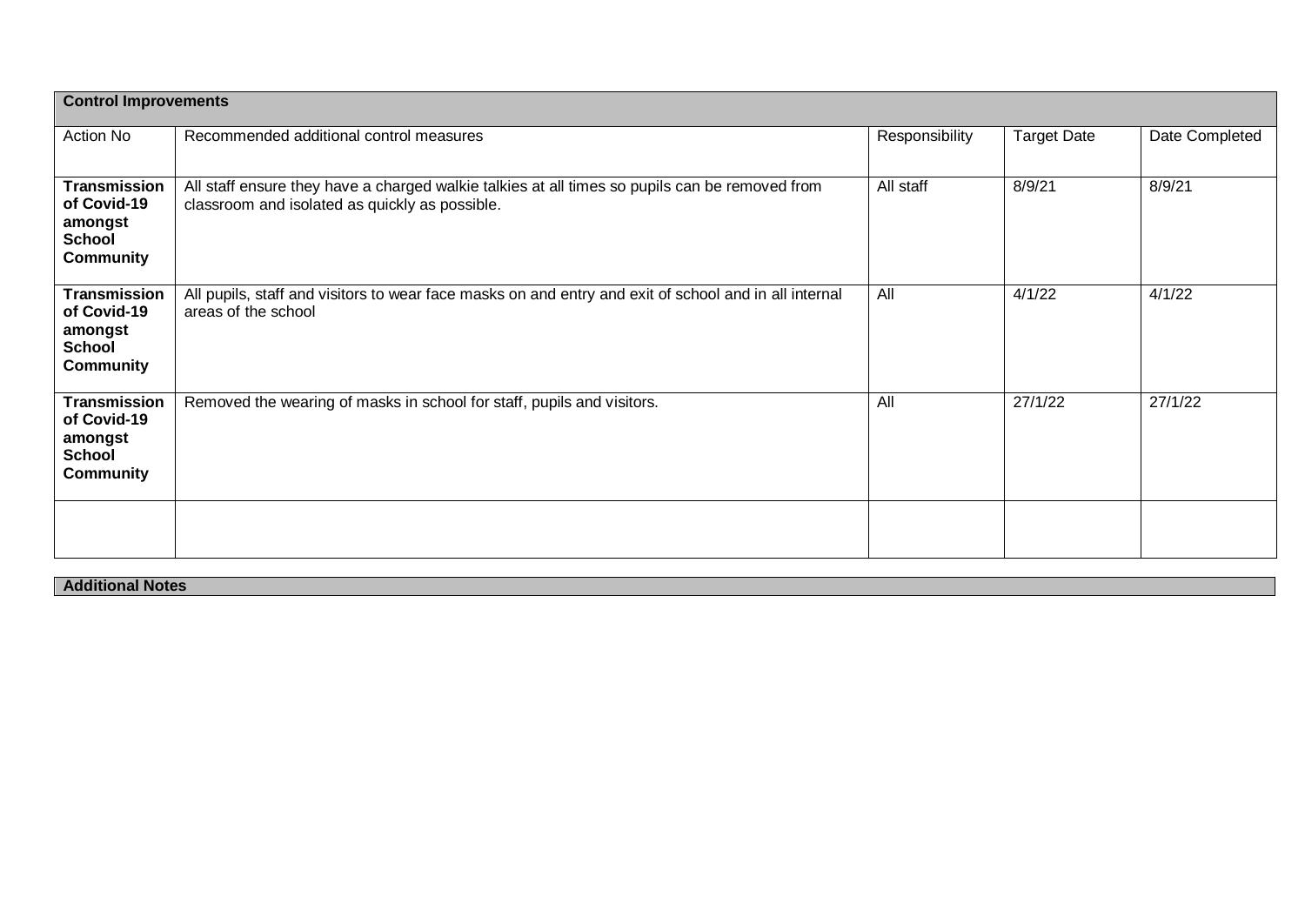Masks in communal areas introduced 29/11 following government guidance changes 28/11/21 Masks in all areas introduced 4/1/22 following government guidance changes 2/1/22 One on site test for all Year 7 and 8 pupils with consent on 5/1/22 Mask removed (pupils allowed where this causes anxiety) in classrooms and communal areas. 27/1/2022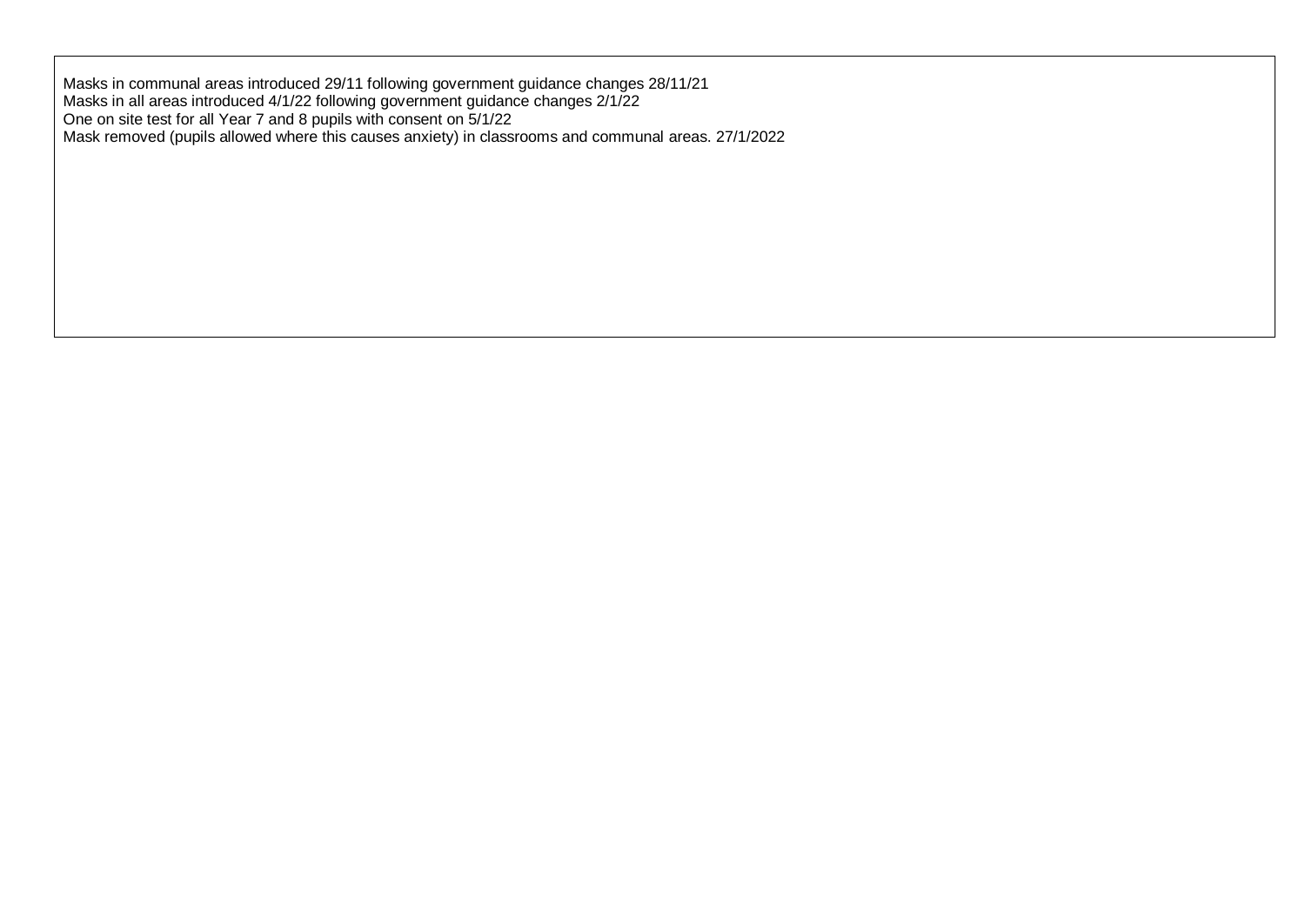|                                                  |                |                       | Consequence of event ocurring (Severity) |                         |                           |                          |  |  |  |  |  |
|--------------------------------------------------|----------------|-----------------------|------------------------------------------|-------------------------|---------------------------|--------------------------|--|--|--|--|--|
|                                                  |                | Negligible            | Minor                                    | Moderate                | Major                     | Critical                 |  |  |  |  |  |
| ocurring<br>(Probability)<br>Likelihood of event | Almost Certain | <b>Tolerable</b><br>5 | <b>Substantial</b><br>10                 | Intolerable<br>15       | Into lerable<br>20        | <b>Intolerable</b><br>25 |  |  |  |  |  |
|                                                  | <b>Likely</b>  | <b>Tolerable</b><br>4 | <b>Substantial</b><br>8                  | Intolerable<br>12       | <b>Into lerable</b><br>16 | Intolerable<br>20        |  |  |  |  |  |
|                                                  | Possible       | Trivial<br>3          | <b>Tolerable</b><br>6                    | <b>Substantial</b><br>9 | <b>Into lerable</b><br>12 | Intolerable<br>15        |  |  |  |  |  |
|                                                  | Unlikely       | <b>Trivial</b><br>2   | <b>Tolerable</b><br>4                    | <b>Tolerable</b><br>6   | <b>Substantial</b><br>8   | Substantial<br>10        |  |  |  |  |  |
|                                                  | Rare           | <b>Trivial</b><br>1   | <b>Trivial</b><br>2                      | <b>Trivial</b><br>З     | <b>Tolerable</b><br>4     | Tolera ble<br>5          |  |  |  |  |  |

| Likelihood                                           | <b>Severity</b> | <b>Risk Control Strategies</b>                                               |
|------------------------------------------------------|-----------------|------------------------------------------------------------------------------|
| Rare – will probably never happen / recur            | Negligible      | <b>Intolerable</b> – stop activity, take immediate action to reduce the risk |
| Unlikely $-$ do not expect it to happen but possible | Minor           | <b>Substantial</b> – Take action within an agreed period                     |
| <b>Possible</b> – might happen                       | Moderate        | <b>Tolerable</b> – monitor the situation                                     |
| <b>Likely</b> – will probably happen                 | Major           | <b>Trivial</b> – No action required                                          |
| <b>Almost Certain</b> – will undoubtedly happen      | Critical        |                                                                              |

| <b>Declaration</b> – if the above control measures are implemented the risks posed by the task / process / environment assessed will be controlled to as low as is reasonably |       |  |  |  |  |  |  |  |
|-------------------------------------------------------------------------------------------------------------------------------------------------------------------------------|-------|--|--|--|--|--|--|--|
| practicable.                                                                                                                                                                  |       |  |  |  |  |  |  |  |
| Persons involved in assessment                                                                                                                                                |       |  |  |  |  |  |  |  |
| Signature of Lead Assessor                                                                                                                                                    | Date: |  |  |  |  |  |  |  |